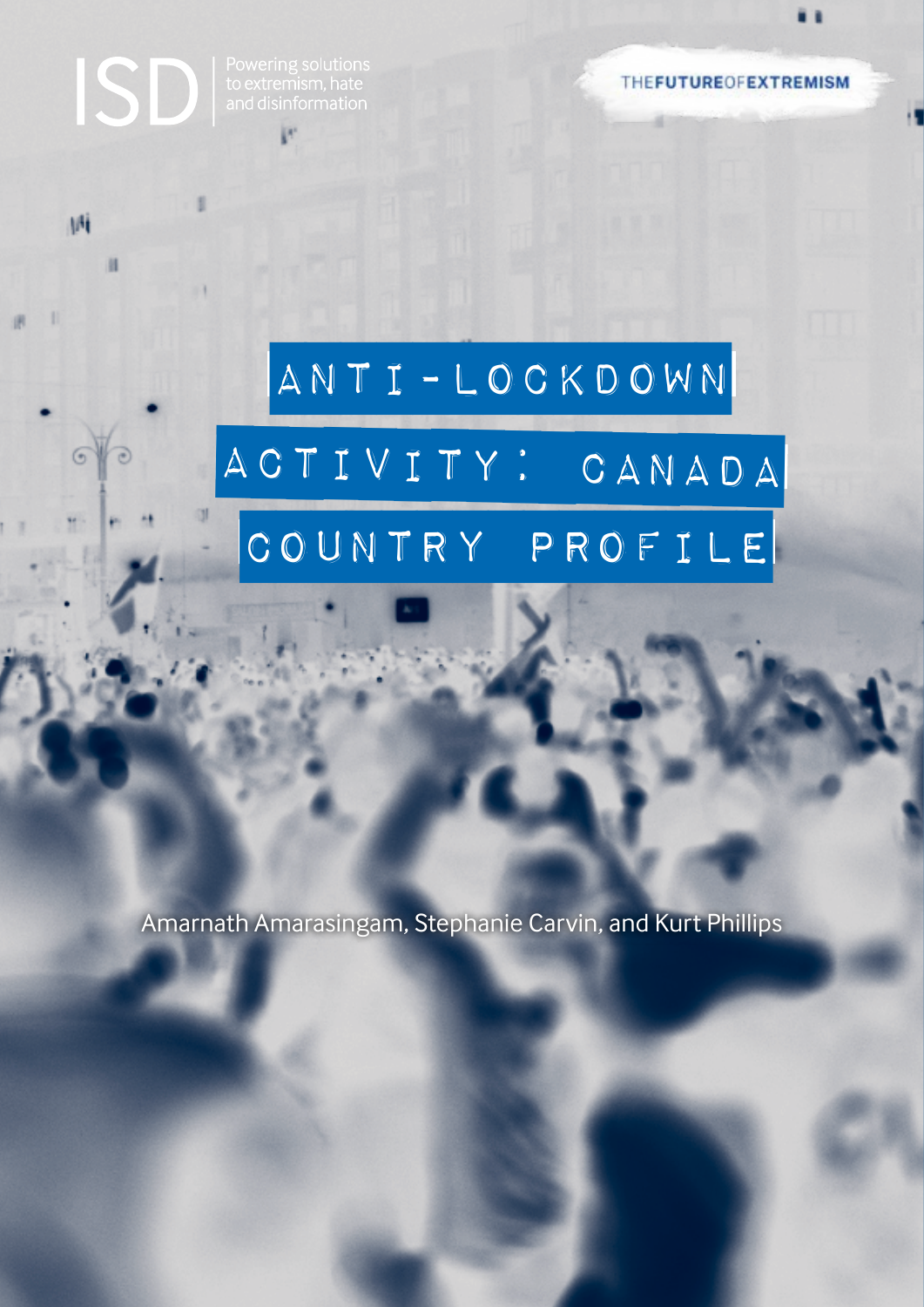#### About the authors

**Amarnath Amarasingam** is an Assistant Professor in the School of Religion and is cross-appointed to the Department of Political Studies, at Queen's University in Ontario, Canada. He is also a Senior Research Fellow at the Institute for Strategic Dialogue and an Associate Fellow at the International Centre for the Study of Radicalisation.

**Stephanie Carvin** is an Associate Professor of International Relations at the Norman Paterson School of International Affairs at Carleton University. She is a former national security analyst with the government of Canada.

**Kurt Phillips** is the founder of and former lead writer for Anti-Racist Canada which for more than 12 years has been one of the premier antiracist websites in Canada used by academics, journalists, and law enforcement.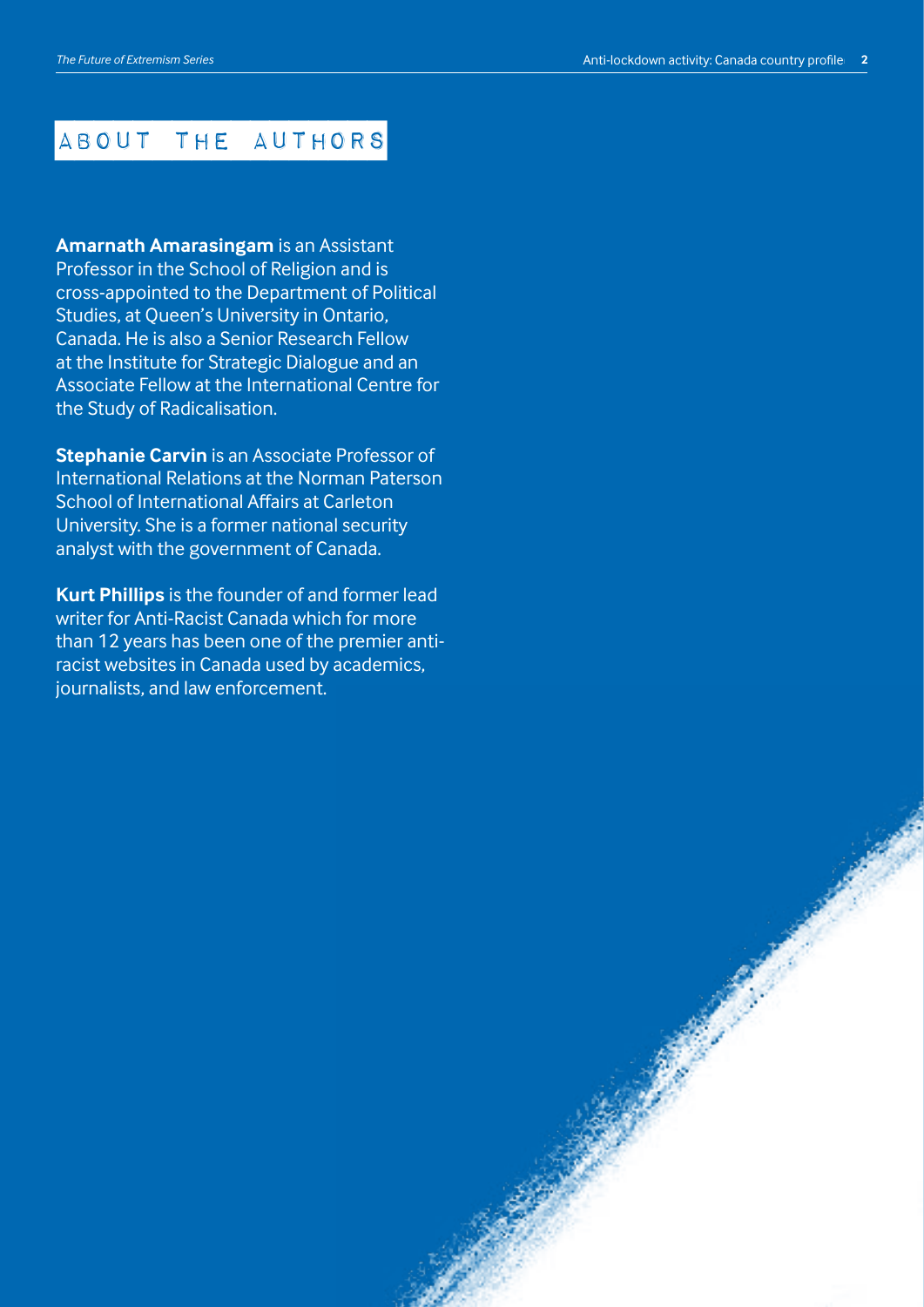## CONTENTS

| <b>Introduction</b>                    | 4  |
|----------------------------------------|----|
| Overview of the anti-lockdown movement | 5  |
| <b>Alternative Media</b>               | 5  |
| <b>Politicians</b>                     | 6  |
| <b>Violent Extremism</b>               | 7  |
| <b>The Religious Right</b>             | 9  |
| <b>Conclusion</b>                      | 10 |
| <b>End notes</b>                       | 11 |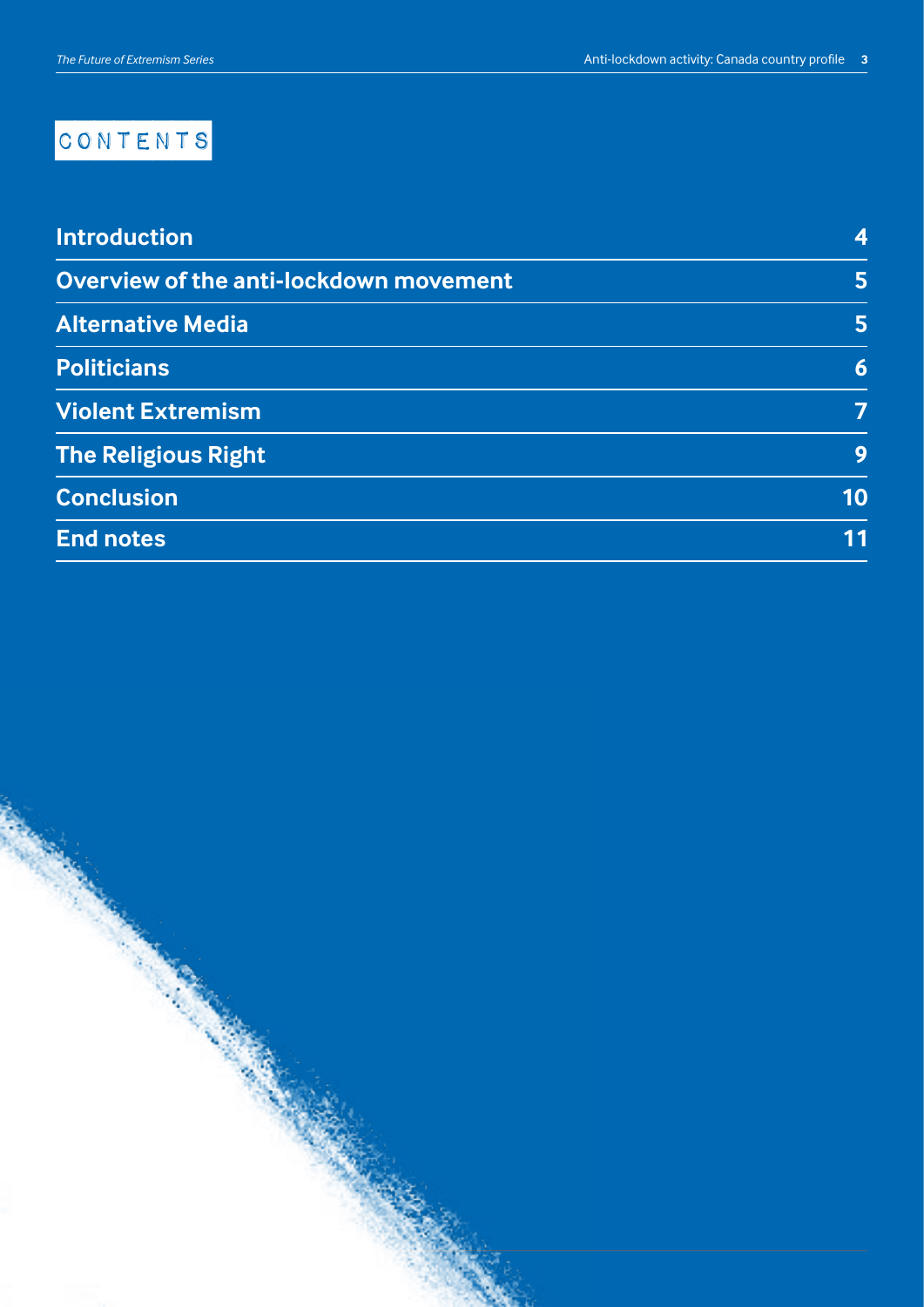#### Introduction

Almost immediately following the introduction of public health measures brought in under provincial emergency legislation, an anti-lockdown movement has emerged. Some of these organisations have a long-standing presence in Canada. Vaccine Choice Canada, for example, has its origins in the 1980s.<sup>1</sup> However, alongside it are new organisations and protest groups, challenging public health restrictions, lockdowns and vaccinations. This includes No More Lockdowns Canada, Hugs Over Masks, Nurses Against Lockdown (now merged into Canadian Frontline Nurses), Liberty Coalition Canada, and The Line.

While some of those engaging in these protest movements are individuals frustrated with the closure of their businesses and perceived harm to their livelihood, the most vocal and prominent "activists" are frequently supporters of the far-right, many of whom espouse antigovernment, racist, antisemitic, Islamophobic, and other hateful views.

Indeed, many of those involved in current Canadian anti-lockdown activities were involved in earlier far-right anti-government and anti-immigrant movements. This includes Yellow Vests Canada (a pro-oil and pipeline group that quickly adopted antisemitic conspiracy theories concerning world government, the United Nations and immigration), the legacy and remnant groupings of the Canadian chapter of the Islamophobic and anti-immigrant Soldiers of Odin, as well as individuals inspired by far-right extremist narratives. The narratives and conspiracy theories propagated by these groups are supported by a number of far-right and alternative media outlets which seek to launder them into more mainstream, right-leaning publications.

Anti-lockdown activism should be understood as a movement of fractious groups and personalities. Although personality dynamics between leaders and influencers inhibit a more collaborative movement, links to the far-right raise serious concerns about the threat of violence and the implications of where this movement may be headed in the post-COVID era. For the purpose of this brief, we identify four key nodes that have influenced the anti-lockdown movement in Canada over the past 14 months: alternative media, fringe politicians, ideologically motivated violent extremist (IMVE) groups, and elements of the religious right.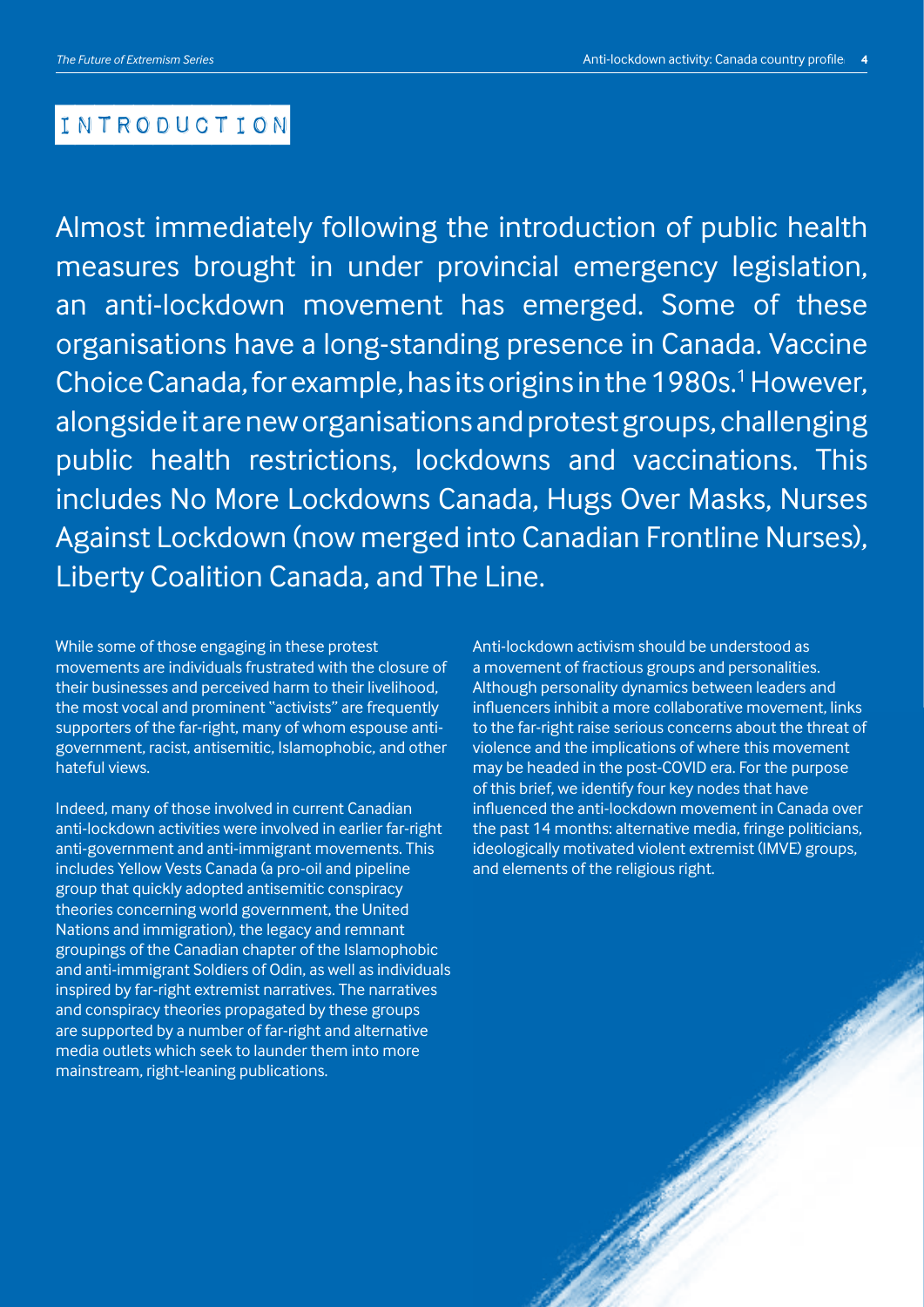### Overview of the anti-lockdown movement

#### **Alternative media**

A relatively well-established alternative media ecosystem is responsible for laundering and amplifying anti-lockdown narratives. These narratives are generated and recycled by online personalities who use videos and live-broadcasts to interview each other and dynamically address their followers. One of the best known of these figures is Chris Saccoccia, who goes by the name "Chris Sky", who has effectively used social media to document his activism, such as cross-country tours, $2$  hosting raves, $3$  attending protests,<sup>4</sup> and handing out anti-mask cards.<sup>5</sup> These views are amplified by far-right vloggers who livestream, or post videos on platforms such as YouTube and Bitchute. Plaid Army, for example, features a network of individuals who profess antisemitic views and other forms of hate speech; features and amplifies anti-public health measure messages; and ties COVID-19 conspiracy theories to farright tropes, such as those involving George Soros and a secret Zionist "globalist" world government.<sup>6</sup>

Similarly, individuals associated with loosely organised networks fighting public health measures, feature their content on social media, including a series of locked Facebook accounts, or even creating their own media outlets. *Druthers*, which emerged at the end of 2020, is online and has also been distributed in parts of Canada, including at anti-lockdown protests. It is reportedly in partnership with Vaccine Choice Canada and features COVID-19 conspiracy theories, praises figures detained for violating public health measures, alongside antigovernment narratives consistent with far-right groups such as 'world government' conspiracy theories.<sup>7</sup>

The narratives generated and shared by these movements, as well as prominent individuals within the movements themselves, are then featured in more established alternative media outlets, including *Rebel News,8 Western Standard,9 True North,10* and the *Postmillennial,11* who feature their "reporting" or feature them as guests on their websites, live-streamed shows and videos. *Rebel News* has been particularly outspoken about fines, charges and arrests that have been leveled against anti-mask protesters. It has launched multiple

 "campaigns" to support these individuals such as "Fight the Fines"12, "Support the Legal Fight Against Trudeau's 'COVID JAILS'"13 and campaigns to support religious figures that have violated public health measures.<sup>14</sup> These campaigns urge donors to give money to *Rebel News* so they can cover these stories or engage lawsuits "suing" the government over these measures. While he was with *Rebel News*, reporter Keean Bexte reported about being "detained in a COVID jail".15 He has since branched out on his own media site featuring guests promoting "COVID hoax" conspiracy theories, against COVID-19 measures and calling for the release of those arrested for violating public health measures.16 *The Post Millennial* does not typically engage in campaigns, but posts articles that attack public health figures, particularly Dr. Anthony Fauci and the American Centers for Disease Control and Prevention, as well as Canadian public health measures.

#### Support the legal fight against **Trudeau's 'Covid Jails'**

We're suing the Trudeau povernment over the unconstitutional COVID Jails. It's not just to get justice for ourselves - we are applying to a federal judge to strike down this illegal and shameful COVID hotel program nationwide.

*Figure 1. Example of Rebel News story*

THE DEMOCRACY FUND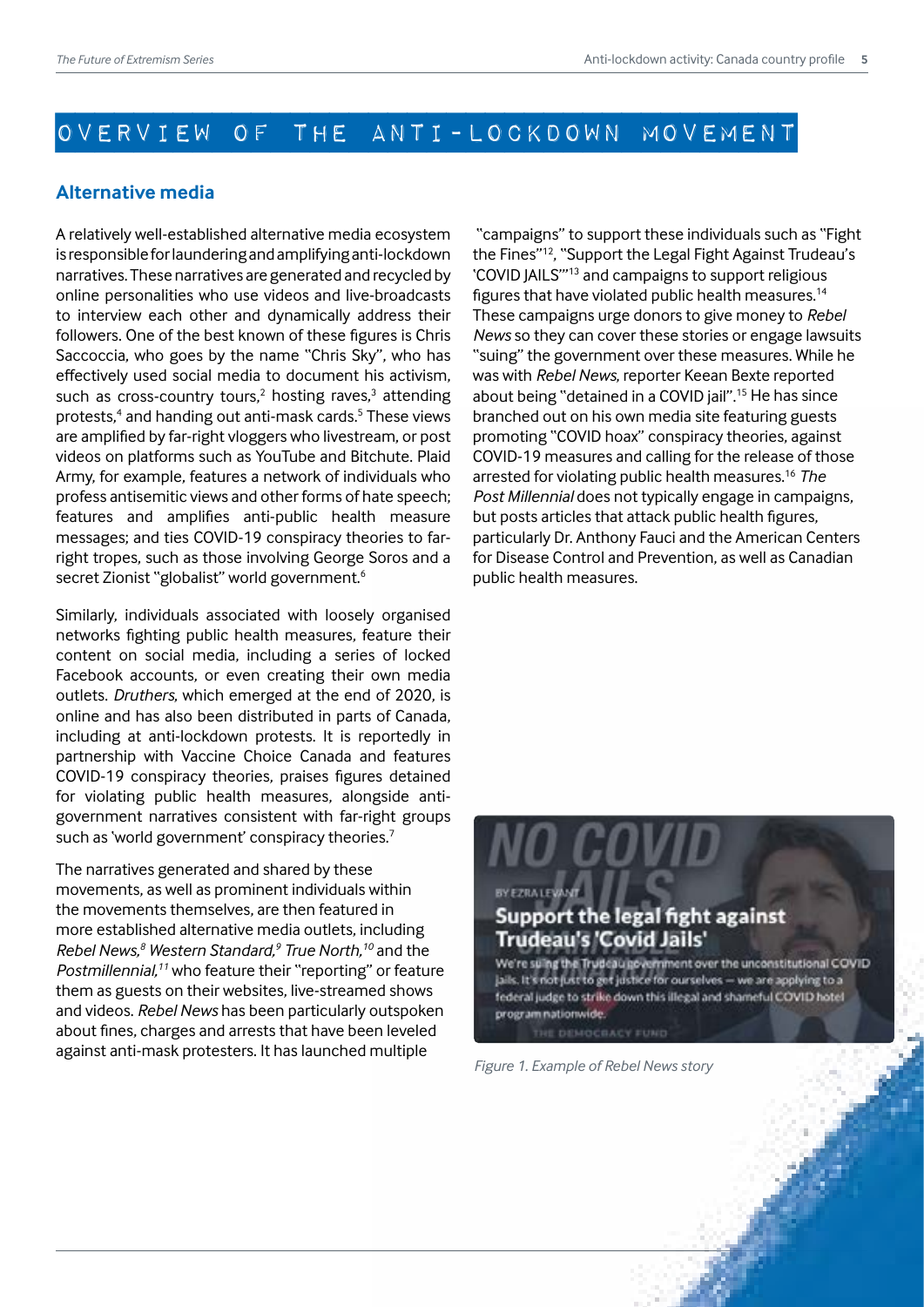#### Politicians

As with the media, from the onset of the coronavirus *pandemic* dangerous conspiracies and misinformation have plagued Canadian politics.<sup>17</sup> Despite officially mandated public health advice and provincial legislation, a handful of current and formerly elected leaders have brazenly defied and collectively oppose public health orders, such as lockdowns, stay-at-home orders, mask and social distancing requirements, and vaccination campaigns. Amongst some of the most vocal critics of public health measures include the current leader of the People's Party of Canada (PPC) Maxime Bernier, MPP Randy Hillier, MPP Derek Sloan, the Christian Heritage Party of British Columbia's (CHP) leader Laura Lynn Tyler Thompson, and Calgary's mayoral candidate Kevin J. Johnston.

Maxime Bernier was recently arrested by RCMP for failing to follow Manitoba's mandatory self-isolation upon entrance to the province and contravening a provision of the Public Health Act by attending a large, unsanctioned rally. Despite officially cutting his "Mad Max Manitoba Tour" short following his arrest, over two hundred Manitobans gathered at the last tour stop anyways.<sup>18</sup> Bernier has now received tickets in Peterborough ON, Niverville MB, Regina and Saskatoon SK for violating public health orders and organising illegal gatherings for anti-restrictions rallies. Earlier this past May, Bernier attended an anti-mask protest in Montreal and promoted the event on his official Facebook account<sup>19</sup> before turning to Twitter declaring CTV Montreal's article on the protest as "fake news"<sup>20</sup> and appearing in a livestream with conspiracy theorists Samuel Grenier and Daniel Pilon.<sup>21</sup> As a result of the protest, authorities were forced to shut down Montreal's biggest COVID-19 vaccination site and reschedule all the vaccination appointments that day.

Both independent MPP for Lanark–Frontenac–Kingston, Randy Hillier, and independent MPP for Hastings— Lennox and Addington, Derek Sloan, were removed from the Conservative Party's caucus for disrespectful behavior. Since their removal, Hillier and Sloan have attended several rallies protesting COVID-19 lockdowns and frequently criticise public health regulations on their official social media platforms. In a unanimous vote, Kingston's city council, in addition to the Town of Perth, the Township of South Frontenac, and Loyalist Township, has formally condemned Hillier for his unethical and harmful behavior during the pandemic.<sup>22</sup> Hillier and Sloan both were charged with atten ding a large religious gathering in Aylmer, Ont. under the Reopening of Ontario Act.<sup>23</sup> To date, Hillier has received numerous fines with eight court summonses for violating the Reopening Ontario Act.24

On the west coast, former PPC candidate, current CHP BC leader and far-right podcast host Laura Lynn Tyler Thompson spoke fervently at Vancouver's anti-lockdown protest misrepresenting the severity of COVID-19, declaring that "the real virus is fear" and demanding Canadian's freedom.25 She frequently amplifies popular COVID-19 conspiracies on Twitter and Periscope and often praises MP Sloan and Bernier for their efforts in fighting for Canadians.26

Calgary's mayoral candidate Kevin Johnston faces numerous criminal charges in Alberta, British Columbia, and Ontario for causing public disturbances, hosting illegal gatherings, assault, criminal harassment, civil contempt, and hate crimes. He was recently denied bail due to a "high risk to re-offend".<sup>27</sup> Further, Alberta Health Services were granted a restraining order against Johnston after threatening to harm AHS employees in a podcast for enforcing public health restrictions.<sup>28</sup>



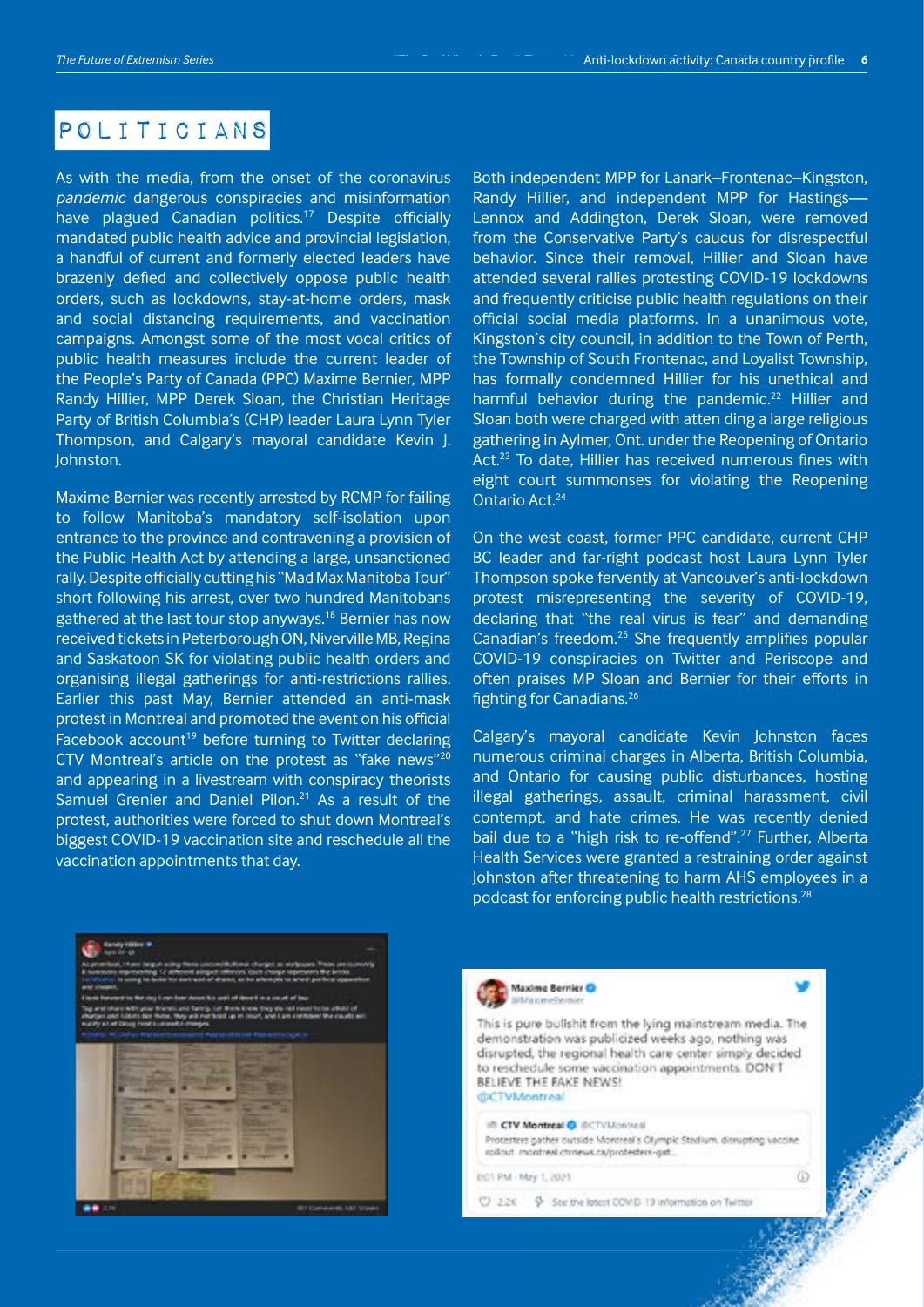#### Violent Extremism

Individuals involved in the far-right in Canada have moved quickly to link themselves to anti-lockdown and antipublic health measure movements in the early months of lockdown, creating "a pandemic of hate".<sup>29</sup> In Canada, far-right extremism is considered by the government to be a form of ideologically motivated violent extremism  $(IMVE)^{30}$  – but one that is difficult to describe. There is no one core set of beliefs or narratives that easily describes the ideology behind these movements. However, while there may not be coherence, there is a shared framework of beliefs, ideas, concepts, and literature that cuts across far-right groups which make it possible to identify actors within this ideology. A description of this mix of ideas has been suggested by Barbara Perry and Ryan Scrivens:

*A loose movement, animated by a racially, ethnically, and sexually defined nationalism. This nationalism is typically framed in terms of White power and is grounded in xenophobic and exclusionary understandings of the perceived threats posed by such groups as non-Whites, Jews, immigrants, homosexuals and feminists.31*



It is likely that many (if not most) far-right movements have latched on to COVID-19 conspiracy movements to lure anti-vaccine activists and conspiracy theorists to their cause.32 This includes adapting their propaganda and attending anti-lockdown protests and events.<sup>33</sup> However, it is also true that there is an affinity between far-right and anti-lockdown/anti-vaccine narratives. Farright groups are presenting the pandemic as evidence of a global conspiracy theory, although different movements disagree over what the goals of the alleged conspiracy are.<sup>34</sup>

While it is not possible to list all actors in this space, the following actors provide an indication of the interchanges between anti-lockdown activists and the far-right/IMVE.



|                            | int 17, 2021                                                                                                                                                                                                                                                                                                                                                                                                                                |  |
|----------------------------|---------------------------------------------------------------------------------------------------------------------------------------------------------------------------------------------------------------------------------------------------------------------------------------------------------------------------------------------------------------------------------------------------------------------------------------------|--|
|                            | WHITE IN SUSSIBLE PERCYCLE AND ASSOCIATED FOR ACTUAL ASSOCIATED AND RESIDENTS                                                                                                                                                                                                                                                                                                                                                               |  |
|                            | 1-bre she lettered of the first central year a lougher discovered. Costa and basic links to office<br>Incredictedy of scripped LEMB despressor.                                                                                                                                                                                                                                                                                             |  |
|                            | We are your Fring in a bone-ways Republic of Canada, and are on longer on Canada Inc.<br><b>Classical settles</b>                                                                                                                                                                                                                                                                                                                           |  |
|                            | Four Summers in operating in the bove ergs Regulate of Cariana. Our newly opassment riche of<br>State), Commercials on Church Head of Government of Cameda, Romana Statulo, Sq Deethel Onder<br>requires that be returned our bias back to transport and contract during the function of the Ad 1999/RY. All<br>Renest Client's 24 measures with removing are celled to contentific and intrast, and are<br>Mundary invalid, null and unit. |  |
|                            | This motored in the                                                                                                                                                                                                                                                                                                                                                                                                                         |  |
|                            | - NO insire paintennic incl.                                                                                                                                                                                                                                                                                                                                                                                                                |  |
|                            | - NO mare masks                                                                                                                                                                                                                                                                                                                                                                                                                             |  |
|                            | - RC more containing                                                                                                                                                                                                                                                                                                                                                                                                                        |  |
|                            | -T43 more benganakura tuking                                                                                                                                                                                                                                                                                                                                                                                                                |  |
|                            | -NO more lockinger<br>: Nill more quaranting or sell imposed turblom                                                                                                                                                                                                                                                                                                                                                                        |  |
|                            | - NO more generalist control racines.                                                                                                                                                                                                                                                                                                                                                                                                       |  |
|                            | - NO verzine parquire and C Chia                                                                                                                                                                                                                                                                                                                                                                                                            |  |
|                            | If you little reforce any of the furner COVO measures on you being breathing man/women. Well<br>and nummers), you are varieting the Universal Number Nights and are introduct in Otmes-<br>Apartus Parmanny and will be protecuted by you the Yespie. Addition's Toburiel under Network<br>Law and Contense Low, and by the resal of State and Convergedor in Chief of Canada, Korkana<br><b>Bidule</b>                                     |  |
|                            | The statements above are copyright by We the People, Natural Law and Contributions of the<br>Sovereign Republic of Canada, Commander in Chief and the Mottany of Catada, and 03,000 -<br>Doctors of Canada, and more than 100,000 Doctors and Butters accelerible; and Minemational<br>Tribunal Jedgres                                                                                                                                     |  |
|                            | PRINK GERRYOUT Business for full causacity. All more COVE measures.                                                                                                                                                                                                                                                                                                                                                                         |  |
|                            | Titas Ruture Rutest dairroad.                                                                                                                                                                                                                                                                                                                                                                                                               |  |
|                            | Sigmack                                                                                                                                                                                                                                                                                                                                                                                                                                     |  |
|                            | We The Pengia                                                                                                                                                                                                                                                                                                                                                                                                                               |  |
|                            | P.S. Attached: Cewie & Denist Order from Head of State and Commander in Oriel, Head<br>Fit Amada Lawfulfy signed by Will the Porque                                                                                                                                                                                                                                                                                                         |  |
| the People<br><b>Anada</b> |                                                                                                                                                                                                                                                                                                                                                                                                                                             |  |
|                            |                                                                                                                                                                                                                                                                                                                                                                                                                                             |  |
|                            |                                                                                                                                                                                                                                                                                                                                                                                                                                             |  |
|                            |                                                                                                                                                                                                                                                                                                                                                                                                                                             |  |

1:06 PM - Jun 29, 2021 - Twitter for iPhone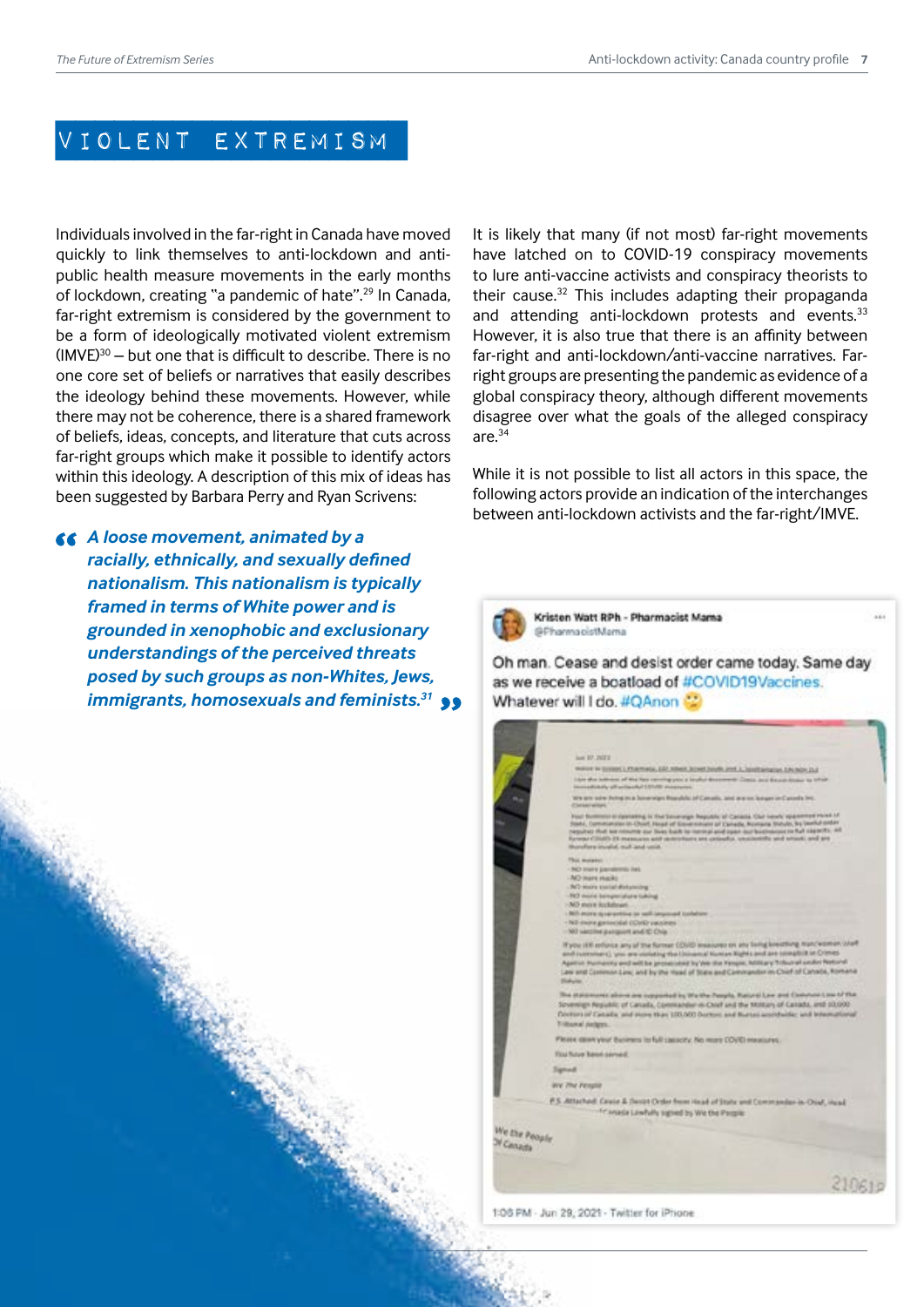#### **Anti-government**

Sovereign Citizen/Freeman-on-the-Land movements, who refuse to be governed by "human laws" because they believe they have not consented to them, have been known to attack and sometimes kill police officers, judges, and government employees in defence of what they see as their rights. $35$  More of a movement than an organised group, Sovereign Citizen theories have been used by individuals and a few business establishments protesting lockdown/public health measures. This includes restaurants in Vancouver and Toronto which used sovereign citizen rhetoric and "legal" arguments to fight (unsuccessfully) the closing of their restaurants after repeatedly violating public health measures.<sup>36</sup>

Individuals influenced by anti-government extremism have mobilised to violence. In July 2020, Corey Hurren crashed through the gates at the Prime Minister's current residence (Rideau Hall), while carrying firearms and multiple rounds of ammunition. At his trial, he admitted doing so for the purpose of arresting the Prime Minister, hoping his actions would be a "wake-up call" and a "turning point".37

In 2021, some adherents of the QAnon conspiracy appear to be following Romana Didulo, a woman in her 50s based in British Columbia who claims to be the Queen of Canada, who is encouraging attacks against health care workers and institutions involved in the vaccination campaign. Many of these individuals have sent out "cease and desist" notices, demanding that they halt vaccination efforts and lockdown procedures.<sup>38</sup> While the group seems to adopt many sovereign/freeman-on-the-land tactics, Didulo claims to be a secret ruler of Canada, promoting mass executions of those she perceives as traitors as well as other violent rhetoric.<sup>39</sup> She is also being amplified by American QAnon influencers.

#### **White Supremacists/Neo-Nazis**

Extremist groups have been organising in Canada, spreading conspiracy theories and seeking to emulate protests seen in the United States.40 Many individuals and movements associated with White Supremacy and neo-Nazi views have promoted protests against public health measures and vaccinations on their social media feeds.

It is common for far-right and neo-Nazi symbols to be seen at "freedom" or anti-lockdown events.<sup>41</sup> For example, the Canadian National Party, led by Travis Patron, is an openly antisemitic neo-Nazi registered fringe political party in Canada<sup>42</sup> and members have been observed at antilockdown rallies.43

Within this movement, two further groups that may be taking advantage of the pandemic to spread their propaganda, recruit or even subvert other movements. The Canada First movement, modeled explicitly after Nick Fuentes' "America First", seeks to subvert Canadian conservative movements towards anti-immigration and white supremacist policies.<sup>44 45</sup> These "Grovpers" seek to infiltrate mainstream political movements, particularly conservative ones, for the purpose of subverting them. At first, Canada First/Groypers celebrated the closing of borders to non-Europeans during the early stages of the pandemic. However, when the pandemic restrictions and lockdowns began to affect them directly, they then incrementally moved towards and embraced denialism. They also push a toxic masculinity in that "real men" don't wear masks because "masks represent fear".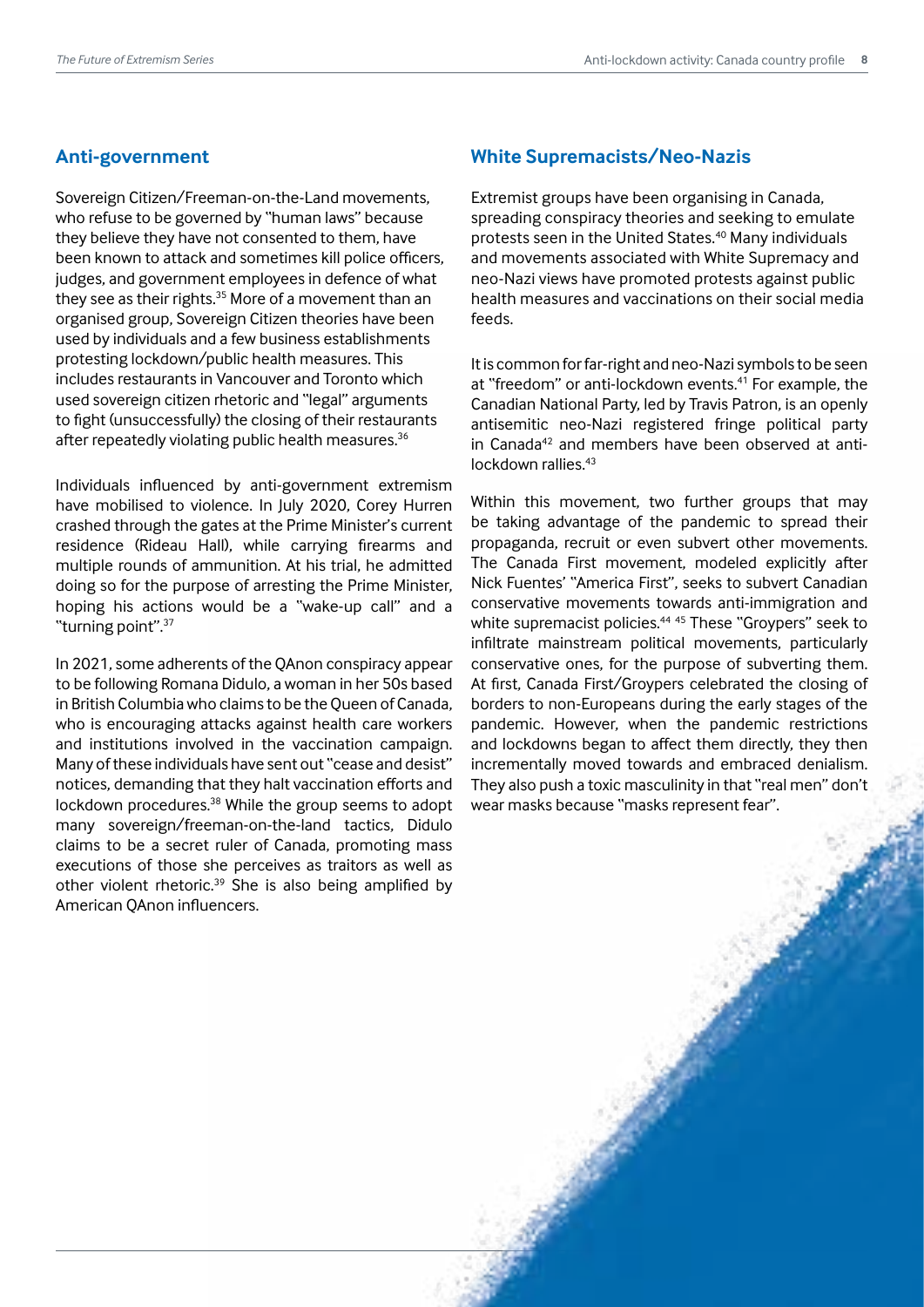#### The Religious Right

Since the implementation of public health restrictions due to the pandemic, the religious right has become increasingly controversial as church leaders across Canada continue to host large, unsanctioned gatherings despite public health mandates. Preying on pandemic fatigue and growing public frustration with government restrictions, a small handful of religious leaders have used COVID-19 conspiracies to further their agendas of hatred, bigotry, and racism.

Pastor Artur Pawlowski of Street Church in Calgary, Alberta presents an example of anti-lockdown activity driven by the religious far-right and has captured media headlines on multiple occasions for his disregard for public health mandates and Islamophobic and homophobic views.46 Early this year, Pawlowski organised Edmonton's "Walk for Freedom" rally to protest lockdown measures where four police officers were assaulted; many in attendance are affiliated with known hate groups, including "Soldiers of Odin" and "Urban Infidels", and carried tiki torches as they marched.47 Politicians Laura Lynn Thompson and Kevin J. Johnston were also in attendance.<sup>48</sup>

On several separate occasions, Pawlowski has been ticketed for organising an anti-mask protest without a permit, failing to wear a face covering, and promoting and attending an illegal gathering.<sup>49</sup> In one self-recorded video, Pawlowski repeatedly calls Calgary police officers and Alberta Health Services officers "Nazi psychopaths", "Communists", and "Gestapo" before urging viewers to "join the fight [because] we need numbers".<sup>50</sup> At time of writing, he is undertaking a tour of the United States to garner sympathy for his cause, to network among the religious right and to use his story as a way of bolstering far-right myths about Canadian lockdown measures in the US. 51 52

Pastor James Coates of Edmonton's GraceLife Church is another example of religious, anti-government opposition in Canada. Coates was ticketed and charged for violating public health capacity limits, social distancing, and mask requirements; he then spent 35 days in jail for refusing to accept the bail provision requiring him to comply with public health mandates.<sup>53</sup> Coates attempted to challenge the charges as unconstitutional in court before a provincial judge dismissed the application, arguing that his Charter-protected rights to religious freedom and freedom of expression had been violated and that the health risk of COVID-19 was exaggerated as a part of an agenda to transform the nation.<sup>54</sup>

One Ontarian church has proven their defiance as the Church of God's Pastor Henry Hildebrandt has received over \$400,000 in fines thus far with additional fines pending, found in contempt twice, and had the church's doors padlocked for violating Supreme Court orders to comply with the Reopening Ontario Act.55 Hildebrandt has instructed his congregation, with some services totaling over 400 attendees, to ignore public health mandates, claiming the pandemic is fictional.<sup>56</sup> Aylmer, the town where the church is located, has been identified as a hotspot prone to outbreaks.<sup>57</sup> Hildebrandt, alongside Randy Hillier, Derek Sloan, Laura Lynn Thompson, and Maxime Bernier, collectively organised an anti-lockdown rally in Ottawa this past Canada Day in addition to frequent collaborative protests held by Hildebrandt, Hillier, and Sloan.<sup>58</sup>

Manitoba-based Pastor Tobias Tissen of the Church of God Restoration is currently on the run from police after a warrant was issued for his arrest for repeatedly violating public health mandates.<sup>59</sup> The church may face fines up to \$1 million dollars for holding in-person services despite local capacity restrictions.<sup>60</sup> Some in-person services had over 200 people, most unmasked, in attendance, and Tissen has argued that he cannot stop people from attending church as that is in "God's jurisdiction", not his.<sup>61</sup> To date, Tissen has not been apprehended and continues to travel across Canada speaking at antilockdown protests and sermons.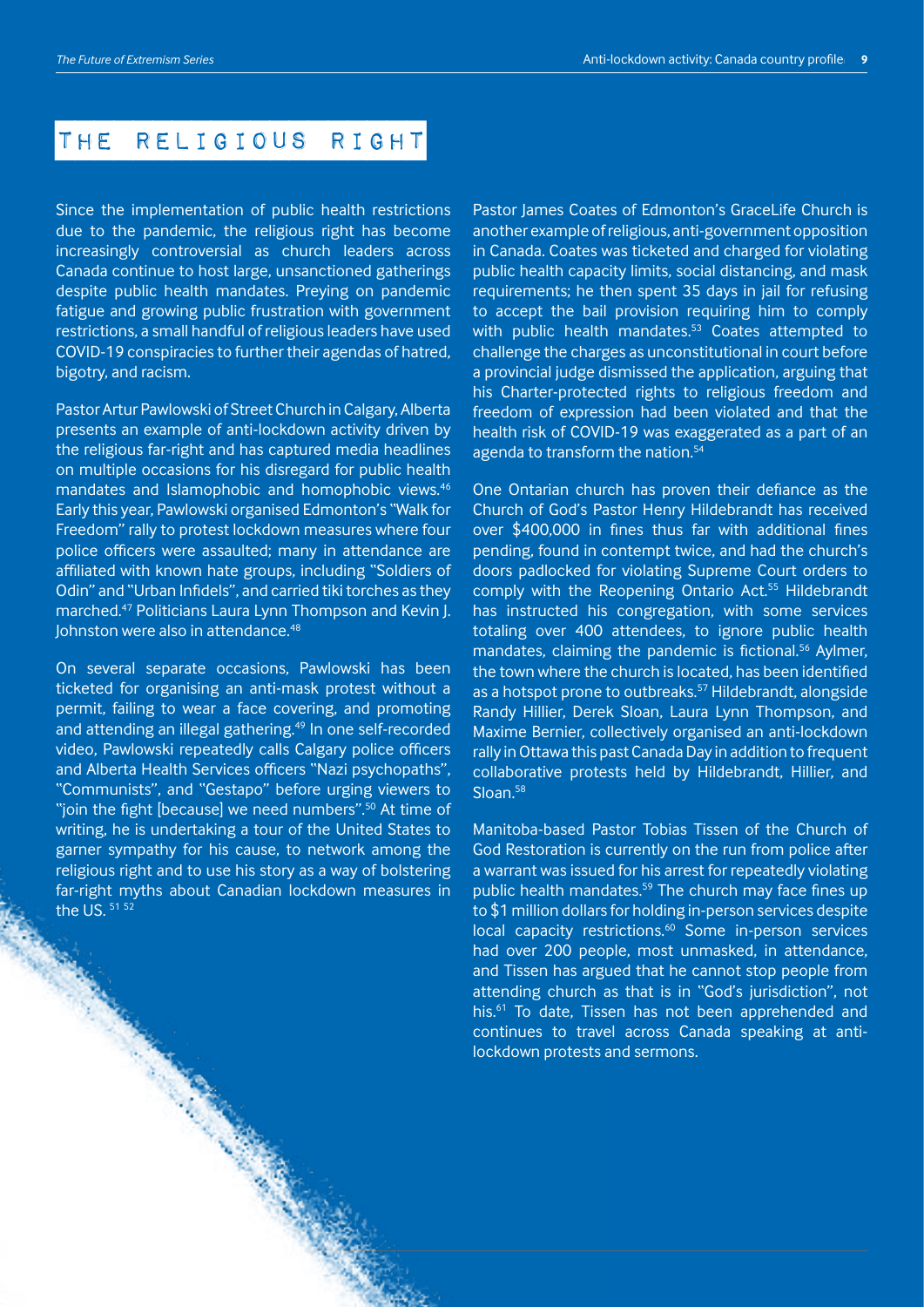#### CONCLUSION

As noted throughout this paper, anti-mask, anti-lockdown and anti-vaccination movements in Canada are commonly propagated by the far-right, as well as alternative media echoing far-right talking points.

While some of these movements pre-date COVID-19, it is clear that far-right movements have quickly adapted to the pandemic, creating their own groups or seeking to co-opt and/or subvert others. The question remains, where is this movement headed? There are at least two competing trends: On the one hand, the far-right in Canada does not have the popularity of their US or even European equivalents. In addition, the far-right in Canada is notoriously fractious. Movements and groups are consumed with interpersonal and inter-group dynamics that prevent a larger more cohesive movement from emerging.

On the other hand, anti-mask, anti-lockdown and antivaccination movements have had nearly 18 months in which to network, reach new audiences, and test messaging to improving their outreach. Once COVID-19 disappears or its impact becomes sufficiently minimal, some individuals involved in these movements may return to their regular lives. Others, however, now fully networked with these movements on multiple social media platforms, may continue to stay in touch with extremists as they move to the next issue. What that next issue is, however, is not clear. It may be a return to previous right-wing extremist preoccupations: the promotion of anti-immigration, Islamophobic and antisemitic views, policies and violence.

However, new dynamics are at play. The rise of a youthdriven Groyper movement in Canada suggests these battles will be waged through the prism of culture wars and "taking Canada back" from progressives, socialists, globalists, etc. (A similar "wingism"/"Rightwingism" movement among far-right youth in Quebec exists, but with a nationalist/separatist bent particular to that province<sup>62</sup>). In addition, the propagation of a post-Trump presidency QAnon movement, and those who seek to tie those conspiracy theories to anti-government extremism may pose serious public order, if not national security challenges.63 Finally, it is likely that, as with previous eras, the Canadian far-right will continue to be influenced by both American and European movements.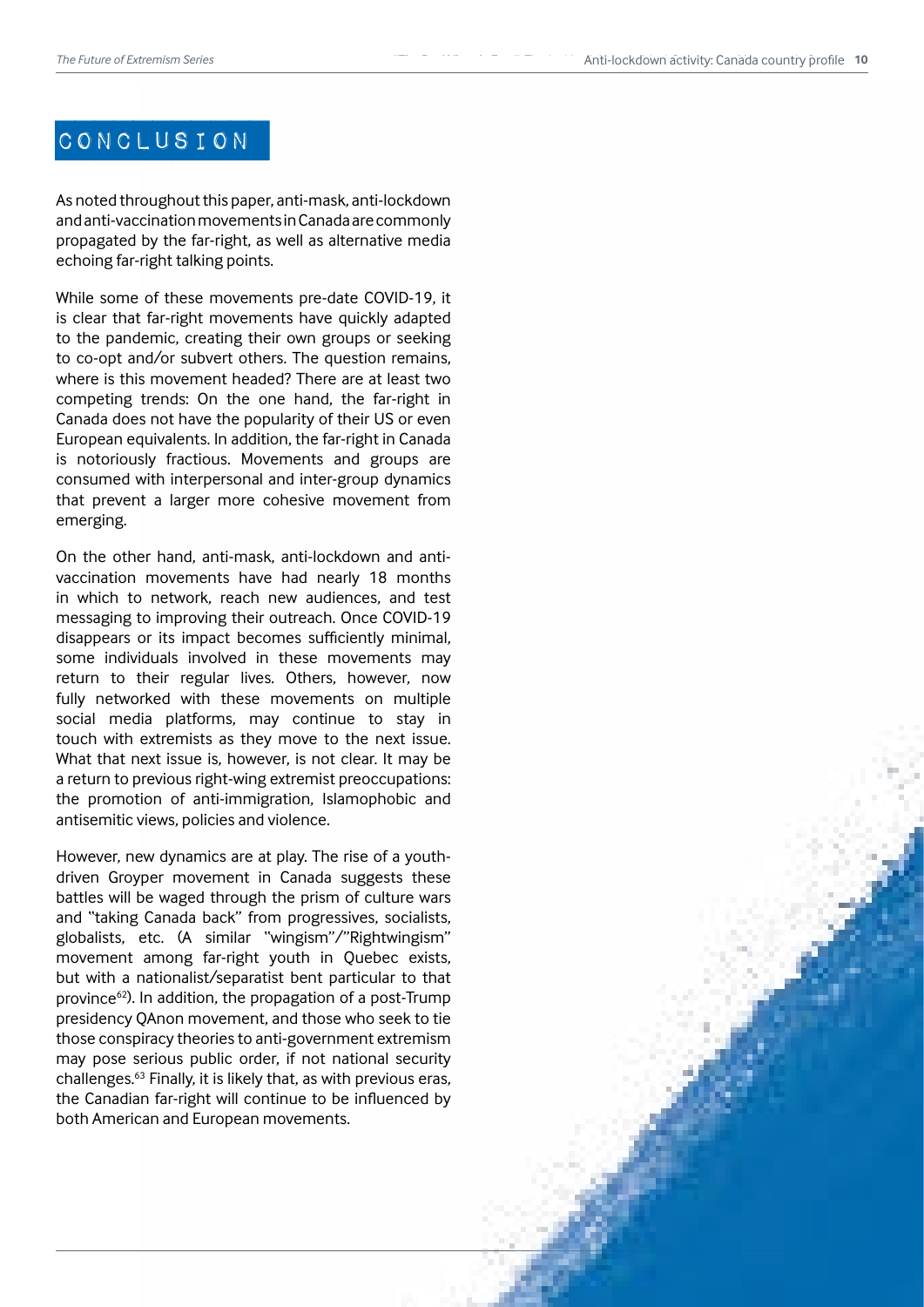#### Endnotes

**1** Nina Dragicevic, "Concern about mandatory vaccination is not a new phenomenon in Canada", no date. CBC News, <https://www.cbc.ca/passionateeye/features/concern-about-mandatory-vaccination-is-not-a-new-phenomenon-in-canada> **2** CBC News, "Anti-mask protester Chris Sky arrested after Thunder Bay demonstration", 28 April 2021. [https://www.cbc.](https://www.cbc.ca/news/canada/thunder-bay/anti-mask-protester-arrested-thunder-bay-1.6005137) [ca/news/canada/thunder-bay/anti-mask-protester-arrested-thunder-bay-1.6005137](https://www.cbc.ca/news/canada/thunder-bay/anti-mask-protester-arrested-thunder-bay-1.6005137)

**3** Mack Lamoureux, "Toronto Cops Promoted One of Canada's Biggest Anti-Maskers on Instagram", Vice, 11 August 2020. <https://www.vice.com/en/article/889eqk/toronto-cops-promoted-one-of-canadas-biggest-anti-maskers-on-instagram> **4** Sam Thompson, "Winnipeg police arrest Ontario anti-masker at local rally", Global News, 25 August 2021. https://

globalnews.ca/news/8139884/winnipeg-anti-mask-covid-chris-sky-arrest/

**5** Mack Lamoureux, "Canada's Biggest Anti-Mask Influencer Arrested for Death Threats, Trying to Run Over Cop", Vice, 20 May 2021. [https://www.vice.com/en/article/88nqnv/canadas-biggest-anti-mask-influencer-chris-sky-arrested-for-death](https://www.vice.com/en/article/88nqnv/canadas-biggest-anti-mask-influencer-chris-sky-arrested-for-death-threats-trying-to-run-over-cop)[threats-trying-to-run-over-cop](https://www.vice.com/en/article/88nqnv/canadas-biggest-anti-mask-influencer-chris-sky-arrested-for-death-threats-trying-to-run-over-cop)

**6** Canadian Anti-Hate Network, "Anti-Masker Chris Saccoccia Makes Appearance on Antisemitic Show", 14 October 2020. [https://www.antihate.ca/chris\\_saccoccia\\_appears\\_antisemitic\\_show](https://www.antihate.ca/chris_saccoccia_appears_antisemitic_show)

**7** Rayne, "New COVID Conspiracy Newspaper With Extremist Ties Eyes Canada-Wide Distribution", Anti-Hate.ca, 18 December 2020. [https://www.antihate.ca/new\\_covid\\_conspiracy\\_newspaper\\_extremist\\_eyes\\_canada\\_wide\\_distribution](https://www.antihate.ca/new_covid_conspiracy_newspaper_extremist_eyes_canada_wide_distribution) **8** See for example:<https://www.rebelnews.com/tags/coronavirus>

**9** See for example:<https://westernstandardonline.com/tag/coronavirus/>

**10** See for example:<https://tnc.news/?s=covid-19>

**11** See for example: John Carpay, "Vaccine mandates create system of segregation for Canadian citizens", 10 October 2021. <https://thepostmillennial.com/vaccine-mandates-segregation-citizens>

12 See for example: https://www.rebelnews.com/help\_fight\_the\_fines

**13** See for example: [https://www.rebelnews.com/no\\_covid\\_jails\\_democracy\\_fund](https://www.rebelnews.com/no_covid_jails_democracy_fund) 

**14** See for example: https://www.rebelnews.com/save\_artur\_donation

**15** Keean Bexte, "Keean Bexte is in a Canadian COVID jail", 1 March 2021. [https://www.rebelnews.com/keean\\_bexte\\_is\\_](https://www.rebelnews.com/keean_bexte_is_in_a_canadian_covid_jail) [in\\_a\\_canadian\\_covid\\_jail](https://www.rebelnews.com/keean_bexte_is_in_a_canadian_covid_jail) 

**16** See for example:<https://www.thecountersignal.com/news/tag/COVID-19>

**17** Stephanie Taylor, 'Pandemic of hate': Leaders, experts warn anti-lockdown protests linked to far right. CTV News. May 10, 2021. https://www.ctvnews.ca/politics/pandemic-of-hate-leaders-experts-warn-anti-lockdown-protests-linked-to-farright-1.5421439

**18** CBC News. "People's Party of Canada Leader Maxime Bernier Leaves Manitoba after arrest for breaking pandemic rules." CBC News. June 12, 2021. https://www.cbc.ca/news/canada/manitoba/maxime-bernier-arrest-leaves-manitobamontreal-1.6063774

**19** See, post by Maxime Bernier on his Facebook page: https://www.facebook.com/maximebernier.ppc/ photos/10159186459388703

**20** See, post by Maxime Bernier on his Facebook page: https://www.facebook.com/maximebernier.ppc/ photos/10159186459388703

**21** See, post by Maxime Bernier on his Facebook page: https://www.facebook.com/maximebernier.ppc/ videos/294745129036097

**22** Stefan Strangman. "Kingston City Council Votes Unanimously to condemn actions of MPP Hillier." The Kingstonist. May 5, 2021. https://www.kingstonist.com/city-hall/kingston-city-council-votes-unanimously-to-condemn-actions-of-mpp-hillier/

**23** See post by Randy Hillier on his Facebook page: https://www.facebook.com/randy.hillier/posts/4442640219079613

**24** See post by Randy Hillier on his Facebook page: https://www.facebook.com/randy.hillier/posts/as-promised-i-havebegun-using-these-unconstitutional-charges-as-wallpaper-there/4442640219079613/

**25** Rebel News. "'Time to Get Back to Work': Laura Lynn Tyler Thompson at Vancouver Freedom Rally 2020." Rebel News. https://www.youtube.com/watch?v=Lzu5yQciW\_E&t=193s

**26** Laura Lynn Thompson. "Lab Leaks and Variants". Periscope speech. Link available upon request.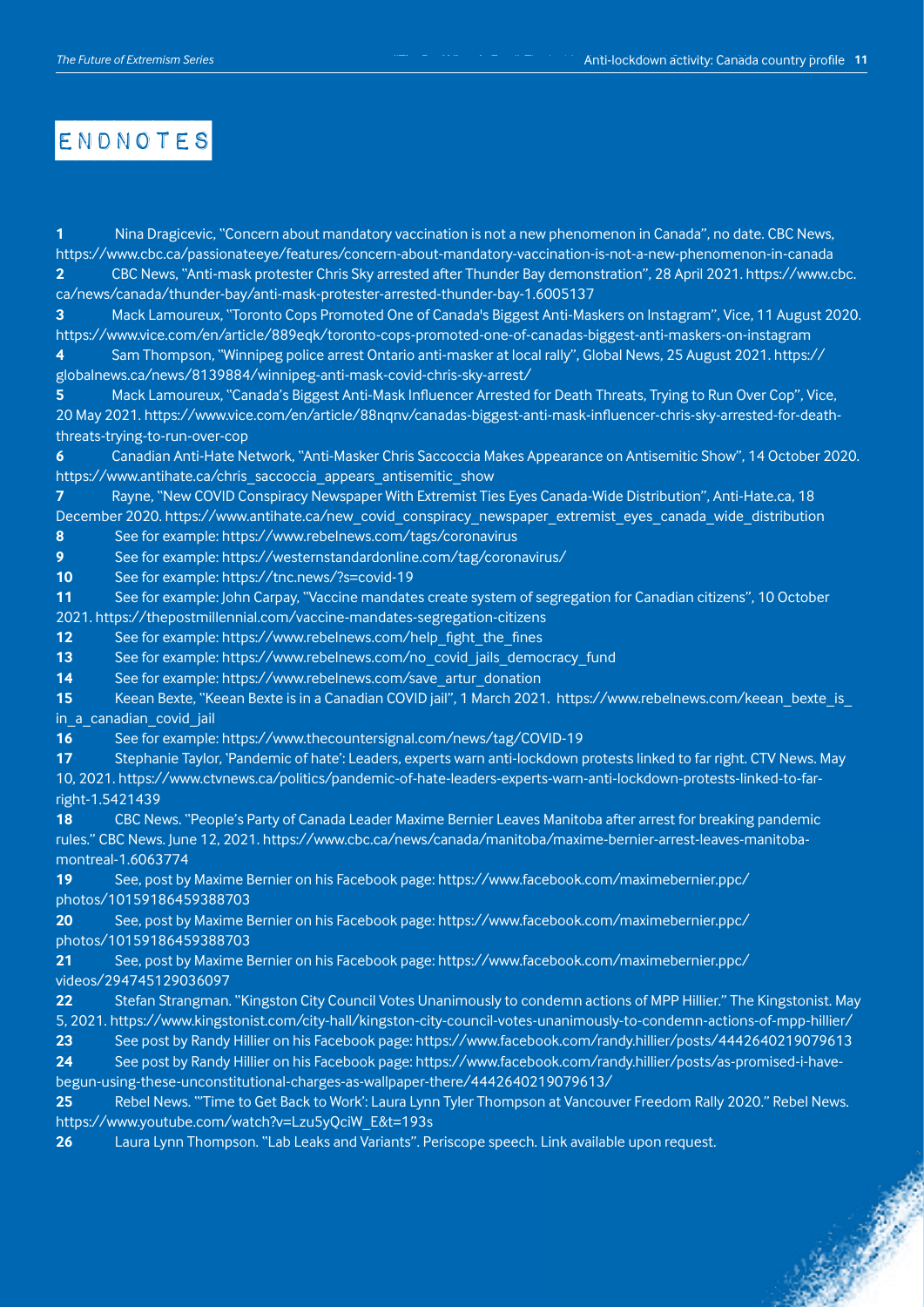**27** Meghan Grant. "Kevin J. Johnston denied bail by Calgary judge, deemed too high risk to reoffend. CBC News. May 28, 2021. https://www.cbc.ca/news/canada/calgary/kevin-j-johnston-court-charge-bail-denied-1.6045228

**28** Dave Dormer. "AHS Granted restraining order against Calgary mayoral candidate Kevin J. Johnston. May 14, 2021. [https://calgary.ctvnews.ca/ahs-granted-restraining-order-against-calgary-mayoral-candidate-kevin-j-johnston-1.5428683.](https://calgary.ctvnews.ca/ahs-granted-restraining-order-against-calgary-mayoral-candidate-kevin-j-johnston-1.5428683) See also:<https://twitter.com/ARCCollective/status/1381281949403115520?s=20>

**29** Stephanie Taylor, "'Pandemic of hate': Leaders, experts warn anti-lockdown protests linked to far right", The Canadian Press, 10 May 2021. [https://www.ctvnews.ca/politics/pandemic-of-hate-leaders-experts-warn-anti-lockdown-protests-linked-to](https://www.ctvnews.ca/politics/pandemic-of-hate-leaders-experts-warn-anti-lockdown-protests-linked-to-far-right-1.5421439)[far-right-1.5421439](https://www.ctvnews.ca/politics/pandemic-of-hate-leaders-experts-warn-anti-lockdown-protests-linked-to-far-right-1.5421439)

**30** Public Safety Canada, "Ideologically-Motivated Violent Extremists", 30 October 2020. https://www.publicsafety.gc.ca/ cnt/trnsprnc/brfng-mtrls/prlmntry-bndrs/20210325/025/index-en.aspx?wbdisable=false

**31** Barbara Perry and Ryan Scrivens, "Uneasy Alliances: A Look at the Right-Wing Extremist Movement in Canada", Studies in Conflict and Terrorism, Vol. 39. No. 3, 2016. pp. 819-841. p. 821.

**32** Al Jazeera, "Far right seizing COVID-19 'opportunity' to expand: Study", 20 November 2020. [https://www.aljazeera.com/](https://www.aljazeera.com/news/2020/11/20/far-right-seizing-covid-19-opportunity-to-expand-study) [news/2020/11/20/far-right-seizing-covid-19-opportunity-to-expand-study](https://www.aljazeera.com/news/2020/11/20/far-right-seizing-covid-19-opportunity-to-expand-study) 

**33** Canadian Anti-Hate Network, "Far-Right HOping for Violence at their July 1st Rally on Parliament Hill", 29 June 2020. [https://www.antihate.ca/far\\_right\\_hoping\\_for\\_violence](https://www.antihate.ca/far_right_hoping_for_violence)

**34** Kurt Phillips, "Far-Right Coronavirus Conspiracies", Antihate.ca, 16 March 2020. [https://www.antihate.ca/far\\_right\\_](https://www.antihate.ca/far_right_coronavirus_conspiracies) coronavirus conspiracies. See also, Nora Loreto, "Media Has Ignored The Anti-Vax Movement's White Supremacists Roots", Passage, 7 April 2021. <https://readpassage.com/media-has-ignored-the-anti-vax-movements-white-supremacist-roots/> **35** Parent and Ellis, "The Future of Right-Wing Terrorism", p. 15.

**36** Amy Judd, "Vancouver restaurant that had license suspended says it's closed until further notice", Global News, 6 April 2021. <https://globalnews.ca/news/7740981/vancouver-restaurant-corduroy-closed-covid-further-notice/>; Mack Lamoureux, "BBQ Bro Who Raised \$350K to Fight Lockdowns Defeated by His Lawyer's Paperwork", 28 June 2021. [https://www.vice.com/en/](https://www.vice.com/en/article/y3dnex/bbq-bro-adam-skelly-who-raised-dollar350k-to-fight-lockdowns-defeated-by-his-lawyers-paperwork) [article/y3dnex/bbq-bro-adam-skelly-who-raised-dollar350k-to-fight-lockdowns-defeated-by-his-lawyers-paperwork](https://www.vice.com/en/article/y3dnex/bbq-bro-adam-skelly-who-raised-dollar350k-to-fight-lockdowns-defeated-by-his-lawyers-paperwork)

**37** Catherine Tunney, "Corey Hurren sentenced to 6 years in prison for breaching Rideau Hall gates while armed", CBC News, 10 March 2021[.https://www.cbc.ca/news/politics/corey-hurren-rideau-hall-sentencing-decision-1.5943612](https://www.cbc.ca/news/politics/corey-hurren-rideau-hall-sentencing-decision-1.5943612) 

**38** Mack Lamoureux, "QAnons Are Harassing People at the Whim of a Woman They Say is Canada's Queen", Vice News, 17 June 2021. [https://www.vice.com/en/article/3aqvkw/qanons-are-harassing-people-at-the-whim-of-a-woman-they-say-is](https://www.vice.com/en/article/3aqvkw/qanons-are-harassing-people-at-the-whim-of-a-woman-they-say-is-canadas-queen-romana-didulo)[canadas-queen-romana-didulo](https://www.vice.com/en/article/3aqvkw/qanons-are-harassing-people-at-the-whim-of-a-woman-they-say-is-canadas-queen-romana-didulo); Andrew Lupton, "Completely false anti-vaccine 'cease and desist' order prompts complaints to police", CBC News, 4 July 2021. https://www.cbc.ca/news/canada/london/completely-false-anti-vaccine-cease-and-desistorder-prompts-complaints-to-police-1.6088212

**39** Kelly Weill. "QAnon 'Queen's' Followers Are Sending Insane Anti-Vaxx Notes to Hospitals." Baily Beast. August 18, 2021. <https://www.thedailybeast.com/qanon-queens-followers-are-sending-insane-anti-vaxx-notes-to-hospitals>

**40** Canadian Anti-Hate Network and Kurt Phillips, "Canada's Far-Right Activists Are A Public Health Menace", 27 April 2020. [https://www.antihate.ca/far\\_right\\_public\\_health\\_menace](https://www.antihate.ca/far_right_public_health_menace)

**41** Jason Warick, "Anti-maskers slammed for flying flag linked to white supremacists at Sask. war memorial", CBC News, 11 May 2021.<https://www.cbc.ca/news/canada/saskatoon/anti-mask-slammed-white-supremacist-flag-war-memorial-1.6020825> **42** David Sheild, "Canadian Nationalist Party leader charged with willful promotion of hate", CBC News, 17 February 2021. <https://www.cbc.ca/news/canada/saskatoon/canadian-nationalist-party-leader-charged-1.5917062>

**43** Canadian Anti-Hate Network and Phillips, "Canada's Far Right Activists"; Chad Leroux, "'The gullible and the dangerous': Anti-hate group says flag seen at Saskatoon 'freedom rally' is concerning", CTV News, 10 May 2021. [https://saskatoon.ctvnews.](https://saskatoon.ctvnews.ca/the-gullible-and-the-dangerous-anti-hate-group-says-flag-seen-at-saskatoon-freedom-rally-is-concerning-1.5421993) [ca/the-gullible-and-the-dangerous-anti-hate-group-says-flag-seen-at-saskatoon-freedom-rally-is-concerning-1.5421993](https://saskatoon.ctvnews.ca/the-gullible-and-the-dangerous-anti-hate-group-says-flag-seen-at-saskatoon-freedom-rally-is-concerning-1.5421993)

**44** Jack Brewster. "Twitter Bans White Nationalist Leader Nick Fuentes, Ally Of Arizona Republican Rep. Gosar." Forbes. July 9, 2021. [https://www.forbes.com/sites/jackbrewster/2021/07/09/twitter-bans-white-nationalist-leader-nick-fuentes-ally-of](https://www.forbes.com/sites/jackbrewster/2021/07/09/twitter-bans-white-nationalist-leader-nick-fuentes-ally-of-arizona-republican-rep-gosar/?sh=5d41ac8649f7)[arizona-republican-rep-gosar/?sh=5d41ac8649f7](https://www.forbes.com/sites/jackbrewster/2021/07/09/twitter-bans-white-nationalist-leader-nick-fuentes-ally-of-arizona-republican-rep-gosar/?sh=5d41ac8649f7) 

**45** Sébastien Roback, "Canada First Exposed: Months inside one of Canada's Biggest, Youngest, and Newest White Supremacist Chatrooms", Antihate.ca, 29 June 2021. [https://www.antihate.ca/canada\\_first\\_exposed\\_tyler\\_russell](https://www.antihate.ca/canada_first_exposed_tyler_russell)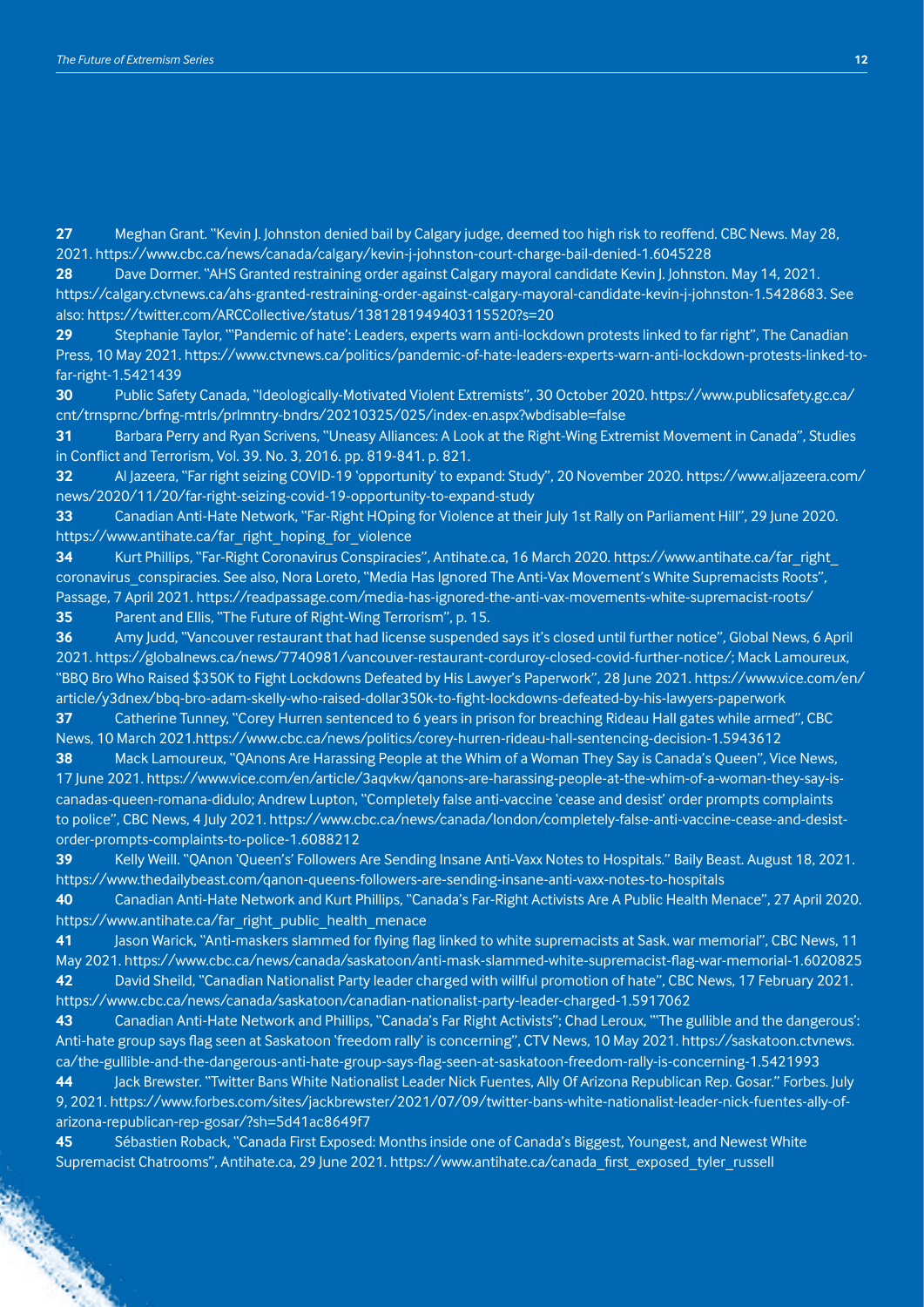**46** Kurt Phillips. "COVID Conspiracy groups are using a picture from Charlottesville neo-Nazi rally to promote their upcoming 'torch march'. Antihate.ca. February 16, 2021. https://www.antihate.ca/covid\_conspiracy\_groups\_picture\_ charlottesville\_neo\_nazi\_rally\_promote\_the

ir\_upcoming\_torch\_march

**47** Lisa MacGregor. "March held to protest COVID-19 restrictions raises concerns about racism in Alberta." Global News. February 22, 2021. https://globalnews.ca/news/7656391/rally-torch-march-protest-covid-19-restrictions-racism-alberta/ **48** See, for instance, <https://twitter.com/yycantiracist/status/1351731004126318594>

**49** CBC News. "Calgary police arrest street preacher, brother for violating public health orders." CBC News. May 8, 2021. <https://www.cbc.ca/news/canada/calgary/artur-dawid-pawlowski-1.6019536>. See also: [https://twitter.com/ARCCollective/](https://twitter.com/ARCCollective/status/1376364770291421186?s=20) [status/1376364770291421186?s=20](https://twitter.com/ARCCollective/status/1376364770291421186?s=20)

**50** and<https://twitter.com/ARCCollective/status/1391172796051386368?s=20>

 Artur Pawlowski TV. "Gestapo came again to intimidate the Church parishioners during the Passover!!! Unbelievable!" April 4, 2021. Link available upon request.

**51** Kurt Phillips. "Calgary Hate Preacher American Tour Organized By Religious Group With Its Own Militia." Canadian Anti-Hate Network. July 14, 2021. https://www.antihate.ca/calgary\_hate\_preacher\_american\_tour\_organized\_us\_religious\_group [militia\\_artur\\_pawlowski](https://www.antihate.ca/calgary_hate_preacher_american_tour_organized_us_religious_group_militia_artur_pawlowski) 

**52** Peter Smith. "Pastor's Months-Long Tour Merged Canadian Hate and America QAnon, Far-Right Influencers." Canadian Anti-Hate Network. October 1, 2021. [https://www.antihate.ca/artur\\_pawlowski\\_canadian\\_hate\\_american\\_qanon\\_far-right\\_](https://www.antihate.ca/artur_pawlowski_canadian_hate_american_qanon_far-right_influencers) [influencers](https://www.antihate.ca/artur_pawlowski_canadian_hate_american_qanon_far-right_influencers) 

**53** Jonny Wakefield. "GraceLife Church pastor loses constitutional challenge of COVID reinforcement measures." Edmonton Journal. June 7, 2021. [https://edmontonjournal.com/news/crime/gracelife-church-pastor-loses-constitutional-challenge-of](https://edmontonjournal.com/news/crime/gracelife-church-pastor-loses-constitutional-challenge-of-covid-enforcement-measures)[covid-enforcement-measures](https://edmontonjournal.com/news/crime/gracelife-church-pastor-loses-constitutional-challenge-of-covid-enforcement-measures). See also:<https://twitter.com/ARCCollective/status/1381295454097338372?s=20>

**54** Fakiha Baig. "Religious Freedoms of Alberta pastor on trial for violating COVID restrictions were not violated, judge rules." The National Post. June 7, 2021. https://nationalpost.com/news/canada/judge-dismisses-charter-application-of-pastoron-trial-for-violating-health-orders

**55** News staff. "Additional fines levied against Aylmer's Church of God." St. Thomas Today. June 18. 2021. https://www. stthomastoday.ca/2021/06/18/additional-fines-levied-against-aylmers-church-of-god/

**56** Jane Sims. "The judge's dilemma: Should defiant Church of God be forced shut?" The London Free Press. May 13, 2021. https://lfpress.com/news/local-news/congregants-flock-to-aylmers-church-of-god-as-crucial-court-hearing-starts

**57** Max Martin. "'Hot-spot' Aylmer begins COVID-19 vaccinations for citizens 50 and over." The Toronto Star. April 20, 2021. https://www.thestar.com/news/canada/2021/04/20/hot-spot-aylmer-begins-covid-19-vaccinations-for-citizens-50-and-older. html

**58** See:<https://twitter.com/aylmerpastor/status/1410240589430497287>

**59** Manitoba Post staff. "Pastor avoids arrest." Manitoba Post. June 1, 2021. [https://www.manitobapost.com/manitoba](https://www.manitobapost.com/manitoba-news/pastor-avoids-arrest-121186)[news/pastor-avoids-arrest-121186](https://www.manitobapost.com/manitoba-news/pastor-avoids-arrest-121186). See also: <https://twitter.com/ARCCollective/status/1389793444202045441?s=20> **60** and<https://twitter.com/ARCCollective/status/1389793530478927877?s=20>

 Sam Thompson. "Manitoba church could face up to \$1 million fine for COVID violations." Global News. June 8, 2021. https:// globalnews.ca/news/7931496/manitoba-church-covid-fine-court/

**61** Josh Crabb. "'That's in God's jurisdiction': Churches challenge constitutionality of Manitoba's public health orders." CTV News. May 3, 2021. https://winnipeg.ctvnews.ca/that-s-in-god-s-jurisdiction-churches-challenge-constitutionality-of-manitobas-public-health-orders-1.5411956

**62** Sébastien Roback, "A Transnational Network of Young White Nationalists is Selling Fascism to Kids – and it Started in Canada", Antihate.ca, 23 March 2021. https://www.antihate.ca/transnational\_network\_young\_white\_nationalists\_selling fascism\_kids\_canada

**63** Amarnath Amarasingam and Marc-Andre Argentino, "The QAnon Conspiracy Theory: A Security Threat in the Making?" CTC Sentinel. Volume 13, Issue 7. July 2020. https://ctc.usma.edu/the-qanon-conspiracy-theory-a-security-threat-in-themaking/

A Party